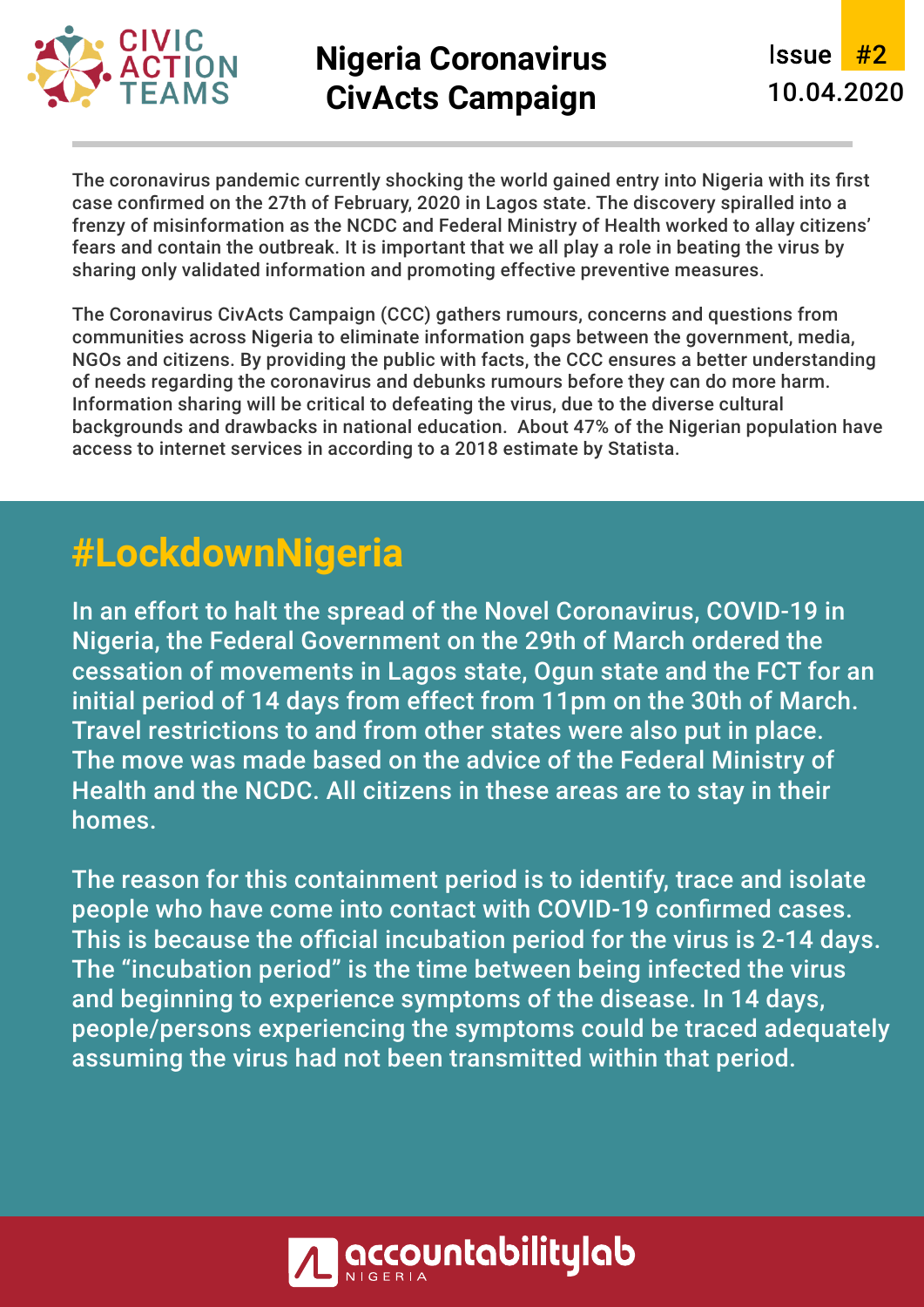#### **LOCKDOWN EXEMPTIONS**

The Lockdown does not apply to:

- Hospitals, healthcare organisations and health care related manufacturers and distributors
- Food processing, distribution and retail companies
- Petroleum distribution and retail entities
- Power generation, transmission and distribution companies
- Private security companies
- Workers in telecommunication companies, broadcasters, print and electronic media staff who can prove that they are unable to work from home

These establishments will be monitored however and access restricted. Some state governors have also begun to implement proactive lockdowns and curfews in their states as well.

# **IMPLICATION ( a) VS <b>P** SOLUTION

Businesses that are restricted during the lockdown may suffer unfortunate losses from lack of activity.

Increase in police brutality in some states due to the lockdown.

Business owners whose livelihoods have been affected by the Lockdown can apply for credit facilities through NIRSAL Microfinance Bank here: https: //nmfb.com.ng/covid-19-support/

You can report human rights violations by security operatives to the following numbers: **POLICE** • CP FCT: 08033438900 • CP LAGOS: 08033438179 • CP OGUN: 08033438900

ARMY • DIRECTOR-CIVIL MILITARY AFFAIRS: 08057750691

NATIONAL HUMAN RIGHTS **COMMISSION** • 08037875427 • 08179371339 • 08034354537 • 07033398657

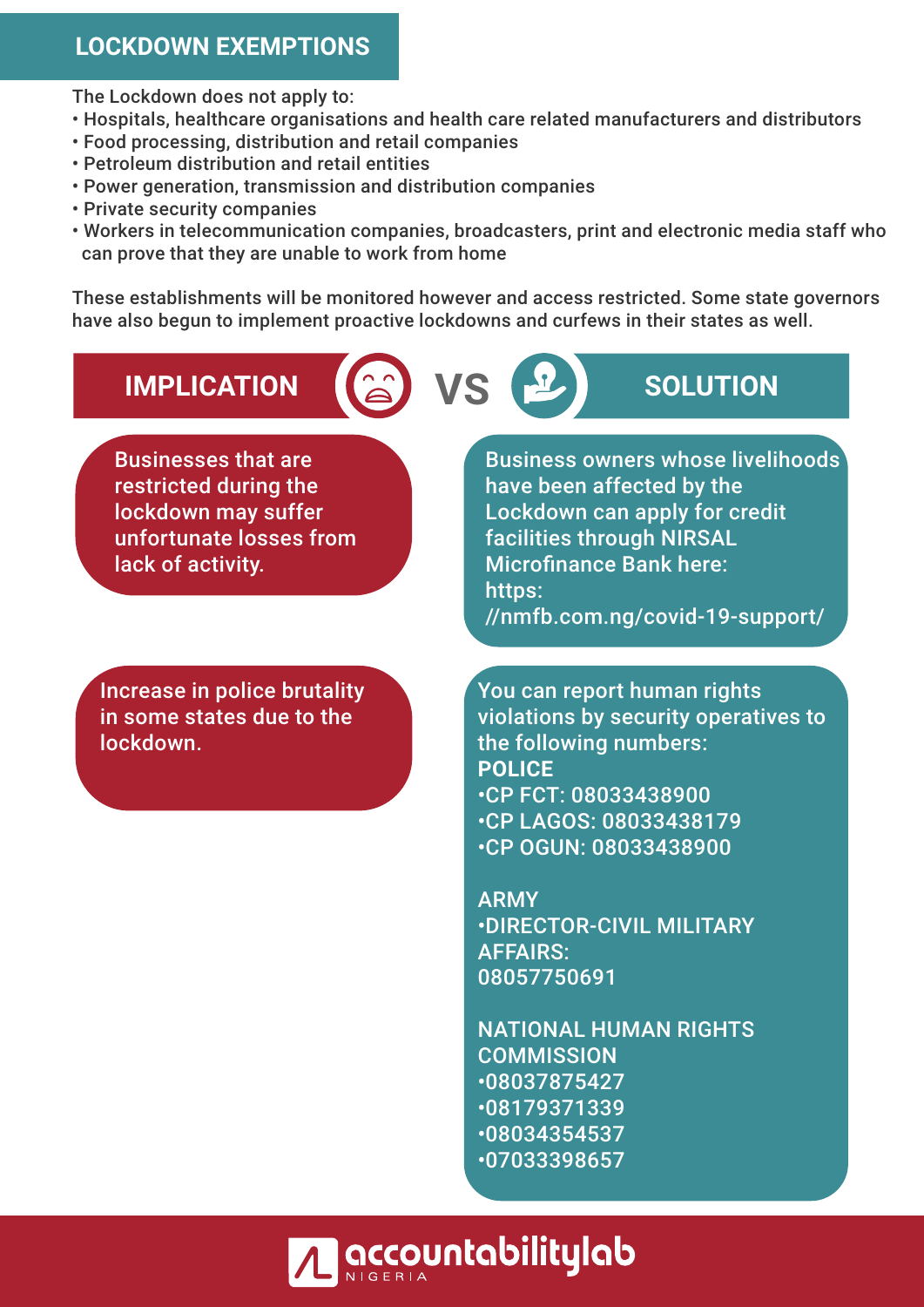# **IMPLICATION 8 VS B SOLUTION**

Increase in prank calls to the NCDC or unverified claims of individuals with symptoms

There has been a spike in the spread of misleading news online regarding COVID-19 resulting in fear and panic

The NCDC support lines are busily engaged with trying to aid those in need of assistance during this crisis. It is irresponsible to 'test' the NCDC phone lines or prank call as you would be denying cellular access to those showing symptoms of the virus. The national toll-free numbers are 112 and 080097000010. The NCDC has introduced state emergency numbers which can be found online at: https://covid19.ncdc.gov.ng

#TakeResponsibility. Do not spread fake news and get verified updates from the proper channels: the World Health Organisation (@WHONigeria) Nigeria Center for Disease Control (@NCDCgov), the Federal Ministry of Health (@Fmohnigeria) and the National Agency for Food and Drug Administration (@NafdacAgency)

### Notes:

It is important that we develop tolerance for one another during this trying period.

The Panic: The fearful conditions a lockdown creates may likely take a toll on mental health, so it is important that we converse with loved ones and assure others positively.

Inadequate electricity conditions and the subsequent reduction in fuel prices may result in an increase in noise and air pollution. Be sure to care for your environment and be considerate of others.